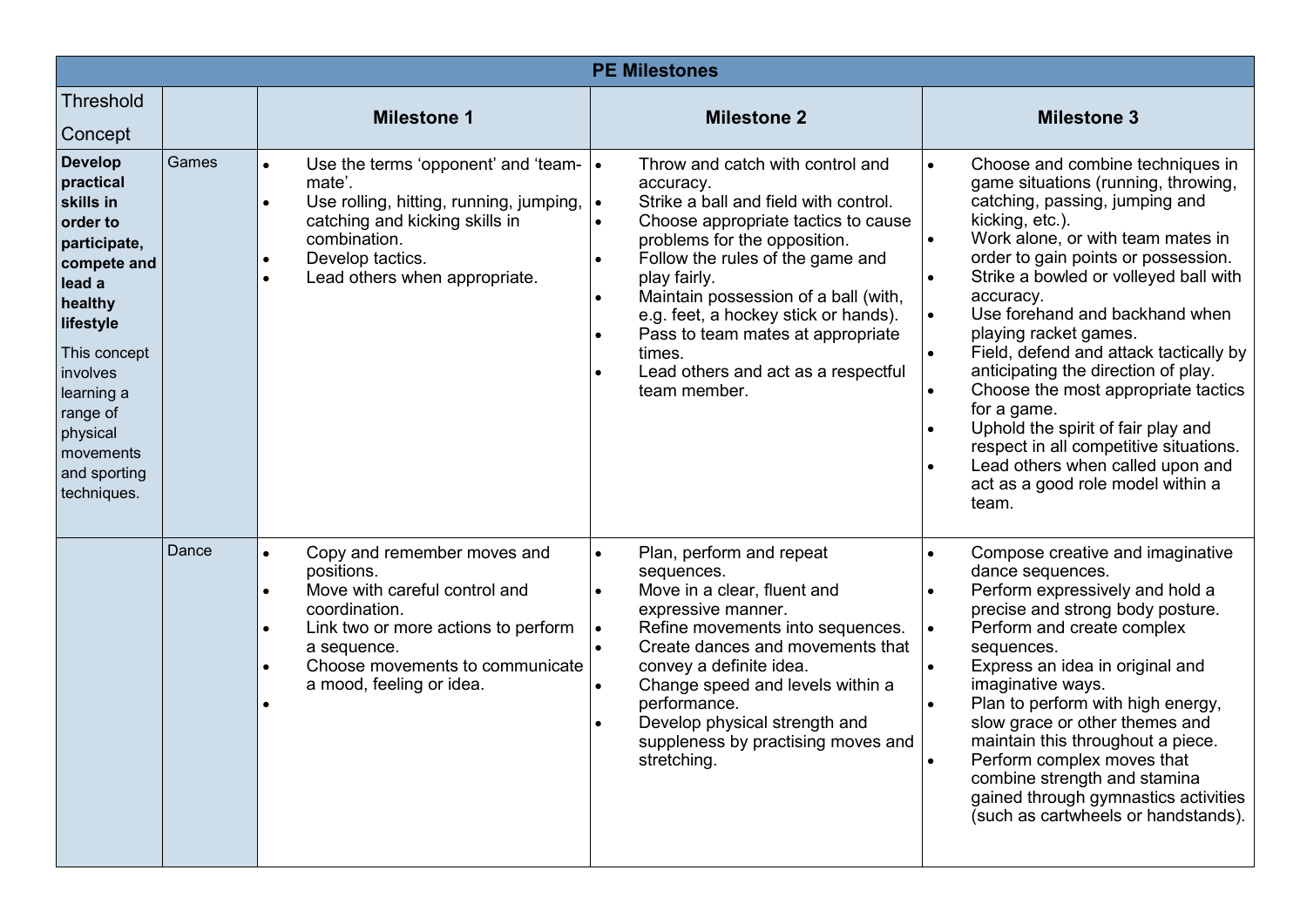| <b>PE Milestones</b>                                                                                                                                                                                                                |            |                                                                                                                                                                                                                                                                                                                                                                                                                                                                                                                                                                                                     |                                                                                                                                                                                                                                                                                                                                                                                                                                                                                                                                                                                                                                                                                                                                             |                                                                                                                                                                                                                                                                                                                                                                                                                                                                                                                                                                                                                                                                                                                                                                                                                                                                                                              |  |  |  |  |
|-------------------------------------------------------------------------------------------------------------------------------------------------------------------------------------------------------------------------------------|------------|-----------------------------------------------------------------------------------------------------------------------------------------------------------------------------------------------------------------------------------------------------------------------------------------------------------------------------------------------------------------------------------------------------------------------------------------------------------------------------------------------------------------------------------------------------------------------------------------------------|---------------------------------------------------------------------------------------------------------------------------------------------------------------------------------------------------------------------------------------------------------------------------------------------------------------------------------------------------------------------------------------------------------------------------------------------------------------------------------------------------------------------------------------------------------------------------------------------------------------------------------------------------------------------------------------------------------------------------------------------|--------------------------------------------------------------------------------------------------------------------------------------------------------------------------------------------------------------------------------------------------------------------------------------------------------------------------------------------------------------------------------------------------------------------------------------------------------------------------------------------------------------------------------------------------------------------------------------------------------------------------------------------------------------------------------------------------------------------------------------------------------------------------------------------------------------------------------------------------------------------------------------------------------------|--|--|--|--|
| <b>Threshold</b><br>Concept                                                                                                                                                                                                         |            | <b>Milestone 1</b>                                                                                                                                                                                                                                                                                                                                                                                                                                                                                                                                                                                  | <b>Milestone 2</b>                                                                                                                                                                                                                                                                                                                                                                                                                                                                                                                                                                                                                                                                                                                          | <b>Milestone 3</b>                                                                                                                                                                                                                                                                                                                                                                                                                                                                                                                                                                                                                                                                                                                                                                                                                                                                                           |  |  |  |  |
| <b>Develop</b><br>practical<br>skills in<br>order to<br>participate,<br>compete and<br>lead a<br>healthy<br>lifestyle<br>This concept<br>involves<br>learning a<br>range of<br>physical<br>movements<br>and sporting<br>techniques. | Gymnastics | Copy and remember actions.<br>$\bullet$<br>Move with some control and<br>awareness of space.<br>Link two or more actions to make a<br>$\bullet$<br>sequence.<br>Show contrasts (such as small/tall,<br>straight/curved and wide/narrow).<br>Travel by rolling forwards,<br>$\bullet$<br>backwards and sideways.<br>Hold a position whilst balancing on<br>$\bullet$<br>different points of the body.<br>Climb safely on equipment.<br>$\bullet$<br>Stretch and curl to develop flexibility.<br>$\bullet$<br>Jump in a variety of ways and land<br>$\bullet$<br>with increasing control and balance. | Plan, perform and repeat<br>$\bullet$<br>sequences.<br>Move in a clear, fluent and<br>$\bullet$<br>expressive manner.<br>Refine movements into sequences.<br>$\bullet$<br>Show changes of direction, speed<br>$\bullet$<br>and level during a performance.<br>Travel in a variety of ways, including<br>$\bullet$<br>flight, by transferring weight to<br>generate power in movements.<br>Show a kinesthetic sense in order to<br>$\bullet$<br>improve the placement and<br>alignment of body parts (e.g. in<br>balances experiment to find out how<br>to get the centre of gravity<br>successfully over base and organise<br>body parts to create an interesting<br>body shape).<br>Swing and hang from equipment<br>safely (using hands). | Create complex and well-executed<br>sequences that include a full range<br>of movements including:<br>• travelling<br>• balances<br>$\bullet$<br>• swinging<br>$\bullet$<br>• springing<br>$\bullet$<br>$\cdot$ flight<br>• vaults<br>• inversions<br>$\bullet$<br>• rotations<br>• bending, stretching and twisting<br>$\bullet$<br>• gestures<br>· linking skills.<br>Hold shapes that are strong, fluent<br>and expressive.<br>Include in a sequence set pieces,<br>choosing the most appropriate<br>linking elements.<br>Vary speed, direction, level and<br>body rotation during floor<br>performances.<br>Practise and refine the gymnastic<br>techniques used in performances<br>(listed above).<br>Demonstrate good kinesthetic<br>awareness (placement and<br>alignment of body parts is usually<br>good in well-rehearsed actions).<br>Use equipment to vault and to swing<br>(remaining upright). |  |  |  |  |
|                                                                                                                                                                                                                                     | Swimming   |                                                                                                                                                                                                                                                                                                                                                                                                                                                                                                                                                                                                     | Swim between 25 and 50 metres<br>unaided.<br>Use more than one stroke and<br>$\bullet$<br>coordinate breathing as appropriate<br>for the stroke being used.                                                                                                                                                                                                                                                                                                                                                                                                                                                                                                                                                                                 | Swim over 100 metres unaided.<br>$\bullet$<br>Use breast stroke, front crawl and<br>$\bullet$<br>back stroke, ensuring that breathing<br>is correct so as not to interrupt the<br>pattern of swimming.                                                                                                                                                                                                                                                                                                                                                                                                                                                                                                                                                                                                                                                                                                       |  |  |  |  |